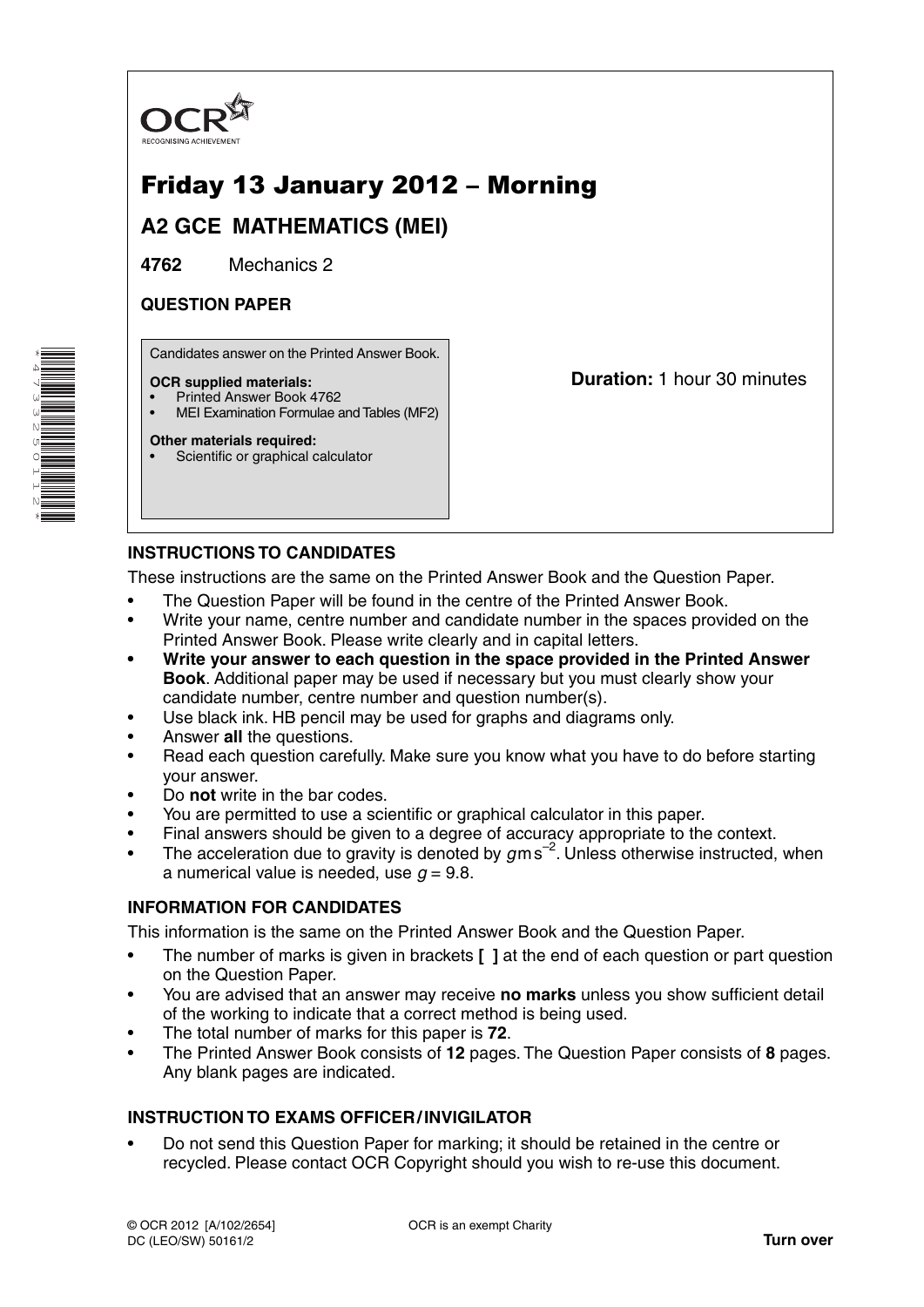**1** A bus of mass 8 tonnes is driven up a hill on a straight road. On one part of the hill, the power of the driving force on the bus is constant at 20 kW for one minute.

| (i) Calculate how much work is done by the driving force in this time. | $[2]$ |
|------------------------------------------------------------------------|-------|
|------------------------------------------------------------------------|-------|

During this minute the speed of the bus increases from  $8 \text{ m s}^{-1}$  to  $12 \text{ m s}^{-1}$  and, in addition to the work done against gravity, 125 000 J of work is done against the resistance to motion of the bus parallel to the slope.

- **(ii)** Calculate the change in the kinetic energy of the bus. **[3]**
- **(iii)** Calculate the vertical displacement of the bus. **[4]**

On another stretch of the road, a driving force of power 26 kW is required to propel the bus up a slope of angle  $\theta$  to the horizontal at a constant speed of 6.5 m s<sup>-1</sup>, against a resistance to motion of 225 N parallel to the slope.

**(iv)** Calculate the angle  $\theta$ . **[6]** 

The bus later travels up the same slope of angle  $\theta$  to the horizontal at the same constant speed of 6.5 m s<sup>-1</sup> but now against a resistance to motion of 155 N parallel to the slope.

 **(v)** Calculate the power of the driving force on the bus. **[2]**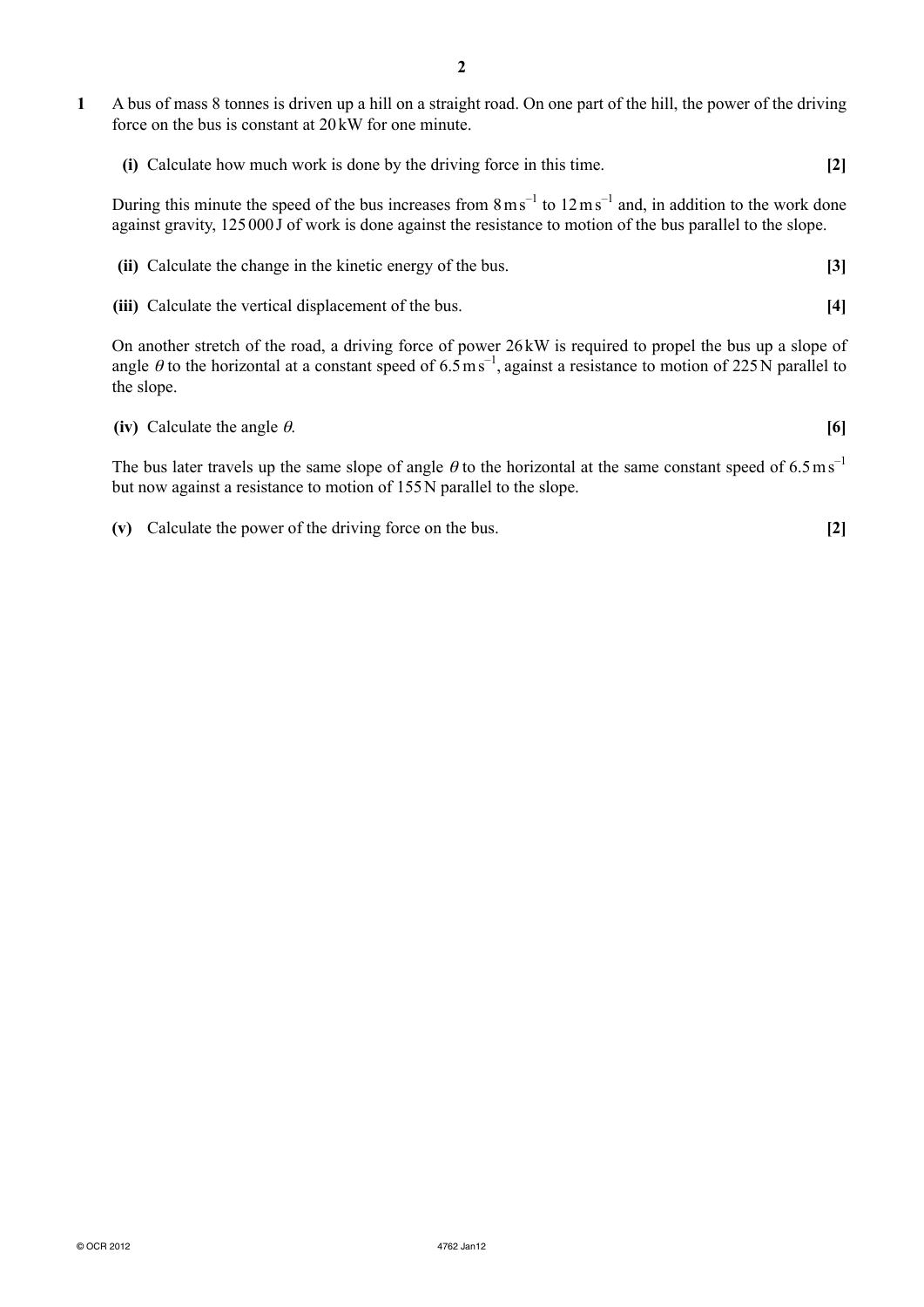**3**



**Fig. 2.1**

 **(i)** Calculate the coordinates of the centre of mass of the metal shape referred to the axes shown in Fig. 2.1. **[4]**

The metal shape is freely suspended from the point H and hangs in equilibrium.

 **(ii)** Calculate the angle that HI makes with the vertical. **[4]**

The metal shape is now folded along OJ, AD and EI to give the object shown in Fig. 2.2; LOJK, ABCD and IEFH are all perpendicular to OADJ; LOJK and ABCD are on one side of OADJ and IEFH is on the other side of it.



**Fig. 2.2**

 **(iii)** Referred to the axes shown in Fig. 2.2, show that the *x*-coordinate of the centre of mass of the object is –0.1 and find the other two coordinates of the centre of mass. **[6]**

The object is placed on a rough inclined plane with LOAB in contact with the plane. OL is parallel to a line of greatest slope of the plane with L higher than O. The object does not slip but is on the point of tipping about the edge OA.

 **(iv)** Calculate the angle of OL to the horizontal. **[4]**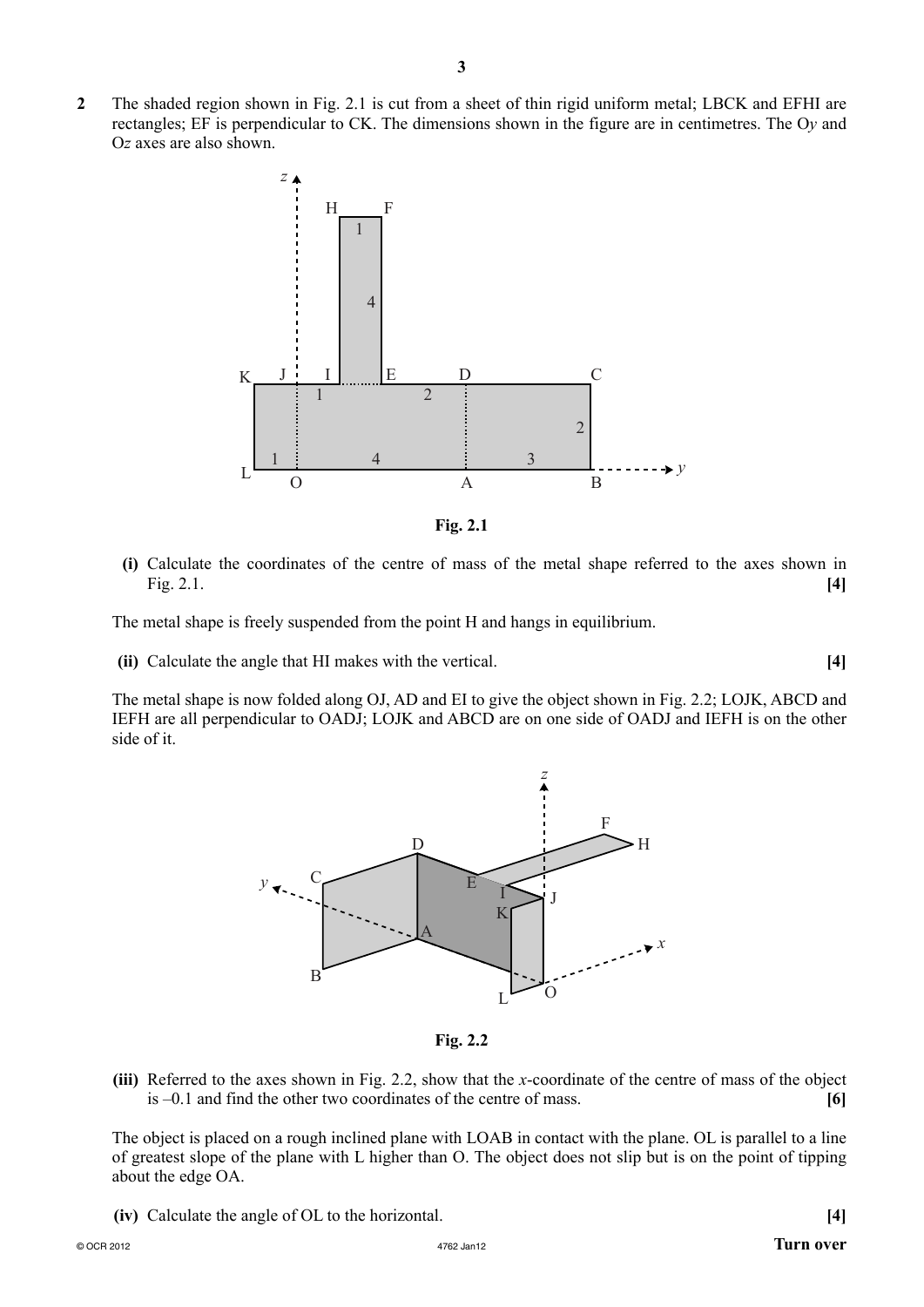**3** A thin rigid non-uniform beam AB of length 6 m has weight 800 N. Its centre of mass, G, is 2 m from B.

Initially the beam is horizontal and in equilibrium when supported by a small round peg at C, 1 m from A, and a light vertical wire at B. This situation is shown in Fig. 3.1 where the lengths are in metres.



 **(i)** Calculate the tension in the wire and the normal reaction of the peg on the beam. **[4]**

The beam is now held horizontal and in equilibrium with the wire at 70° to the horizontal, as shown in Fig. 3.2. The peg at C is rough and still supports the beam 1 m from A. The beam is on the point of slipping.

 **(ii)** Calculate the new tension in the wire.

Calculate also the coefficient of friction between the peg and the beam. **[7]**

The beam is now held in equilibrium at 30 $^{\circ}$  to the vertical with the wire at  $\theta$  $^{\circ}$  to the beam, as shown in Fig. 3.3. A new small **smooth** peg now makes contact with the beam at C, still 1 m from A. The tension in the wire is now *T* N.



**Fig. 3.3**

 **(iii)** By taking moments about C, resolving in a suitable direction and obtaining two equations in terms of  $\theta$  and *T*, or otherwise, calculate  $\theta$  and *T*. [7]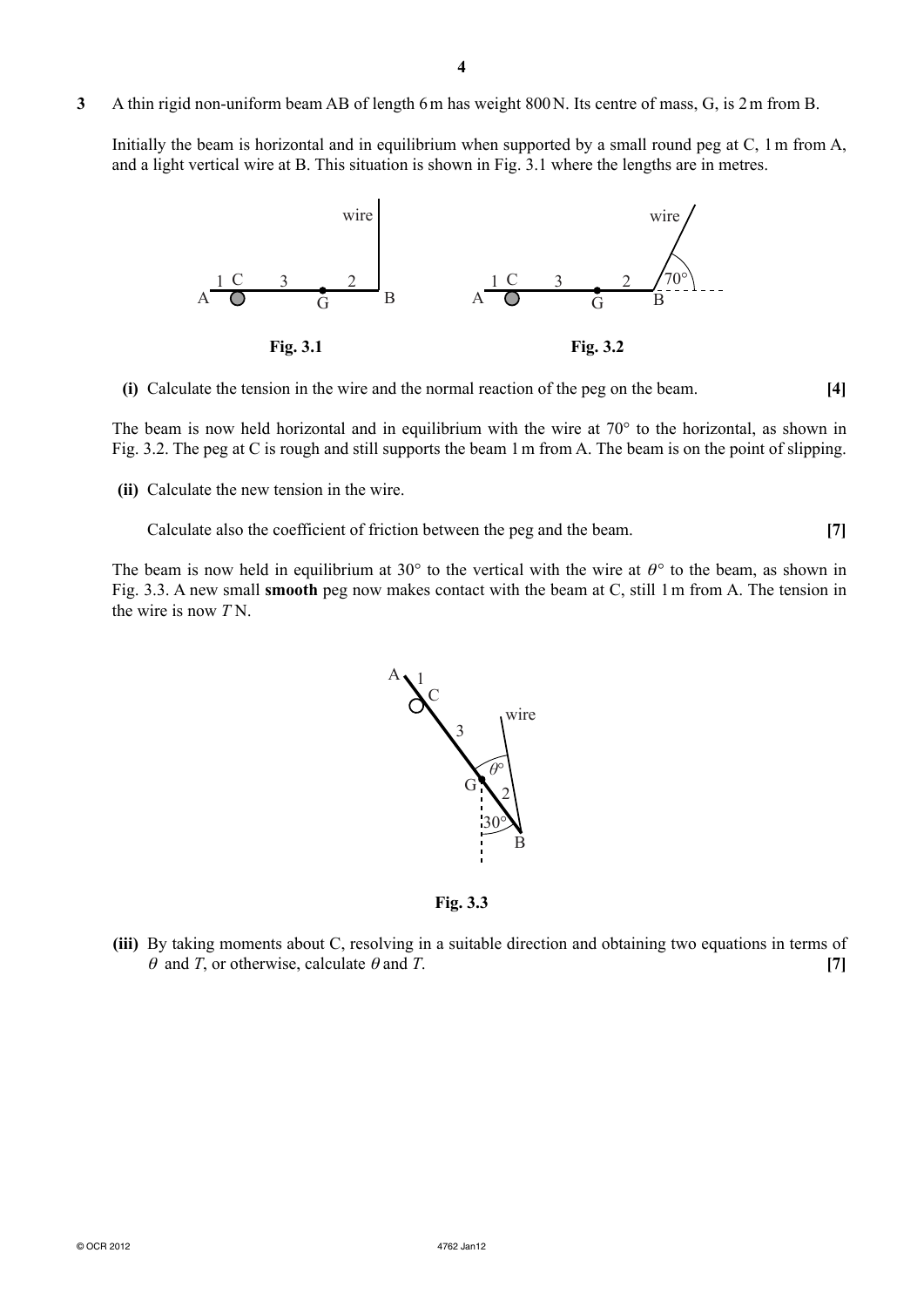**4 (a)** A large nail of mass 0.02 kg has been driven a short distance horizontally into a fixed block of wood, as shown in Fig. 4.1, and is to be driven horizontally further into the block. The wood produces a constant resistance of 2.43 N to the motion of the nail. The situation is modelled by assuming that linear momentum is conserved when the nail is struck, that all the impacts with the nail are direct and that the head of the nail never reaches the wood.



**Fig. 4.1**

The nail is first struck by an object of mass 0.1 kg that is moving parallel to the nail with linear momentum of magnitude  $0.108 \text{ N}$  s. The object becomes firmly attached to the nail.

- **(i)** Calculate the speed of the nail and object immediately after the impact. **[2]**
- **(ii)** Calculate the time for which the nail and object move, and the distance they travel in that time. **[4]**

On a second attempt to drive in the nail, it is struck by the same object of mass 0.1 kg moving parallel to the nail with the same linear momentum of magnitude  $0.108$  Ns. This time the object does not become attached to the nail and after the contact is still moving parallel to the nail. The coefficient of restitution in the impact is  $\frac{1}{3}$ .

- **(iii)** Calculate the speed of the nail immediately after this impact. **[6]**
- **(b)** A small ball slides on a smooth horizontal plane and bounces off a smooth straight vertical wall. The speed of the ball is *u* before the impact and, as shown in Fig. 4.2, the impact turns the path of the ball through 90°. The coefficient of restitution in the collision between the ball and the wall is *e*. Before the collision, the path is inclined at  $\alpha$  to the wall.



**Fig. 4.2**

- **(i)** Write down, in terms of  $u$ ,  $e$  and  $\alpha$ , the components of the velocity of the ball parallel and perpendicular to the wall before and after the impact. **[3]**
- **(ii)** Show that tan  $\alpha = \frac{1}{\sqrt{2}}$ *e* . **[3]**
	- **(iii)** Hence show that  $\alpha \ge 45^{\circ}$ . [1]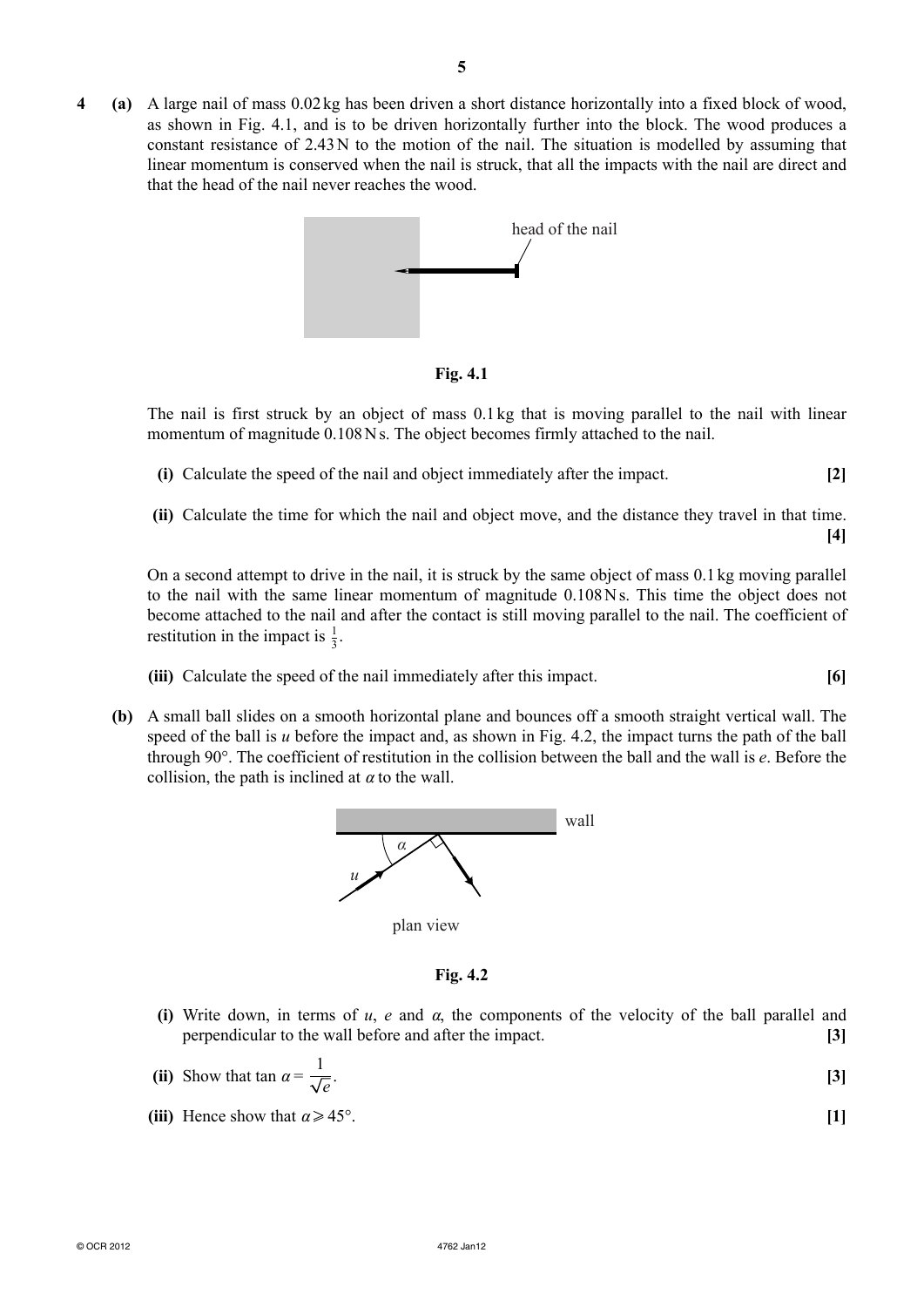#### **BLANK PAGE**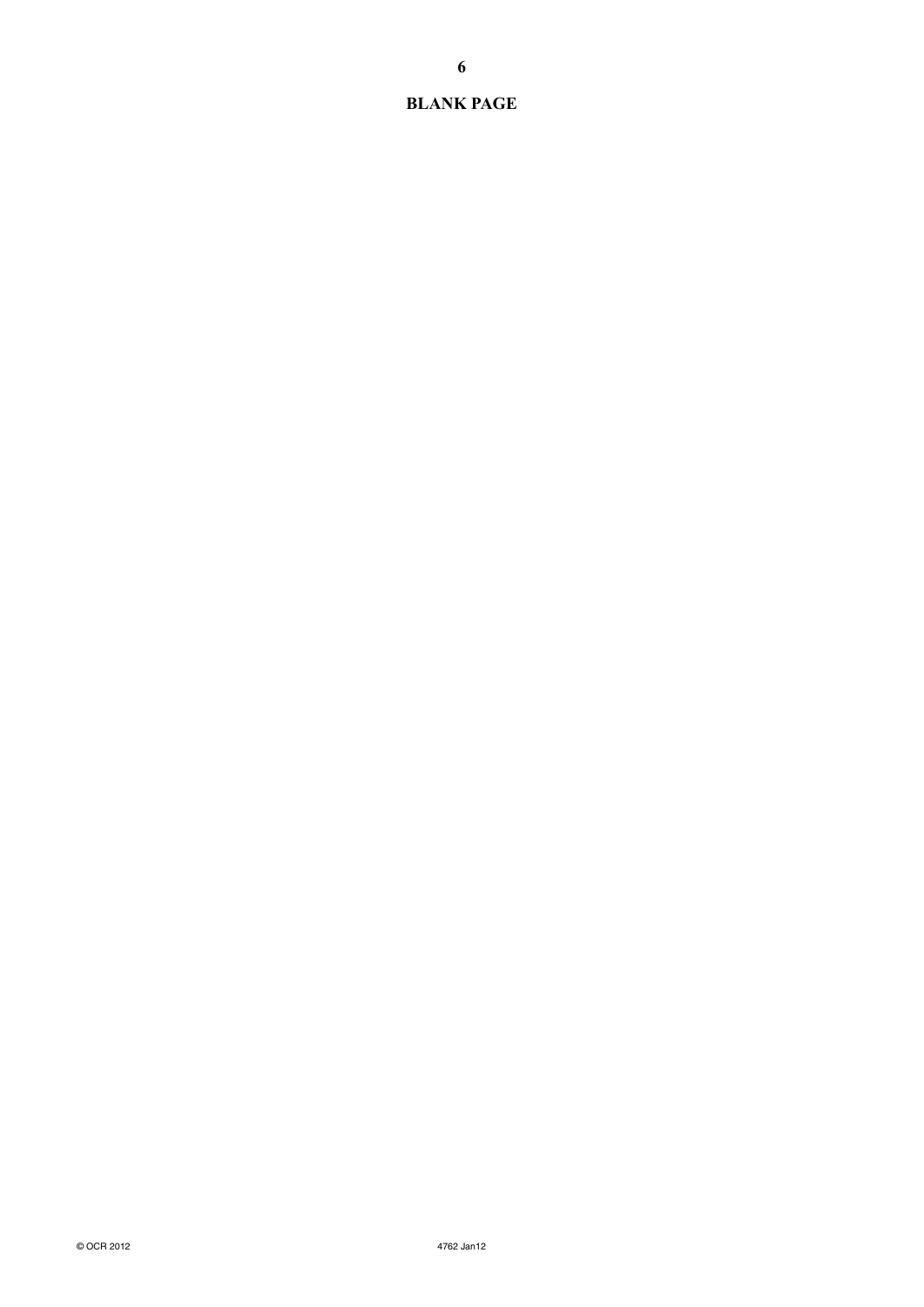#### **BLANK PAGE**